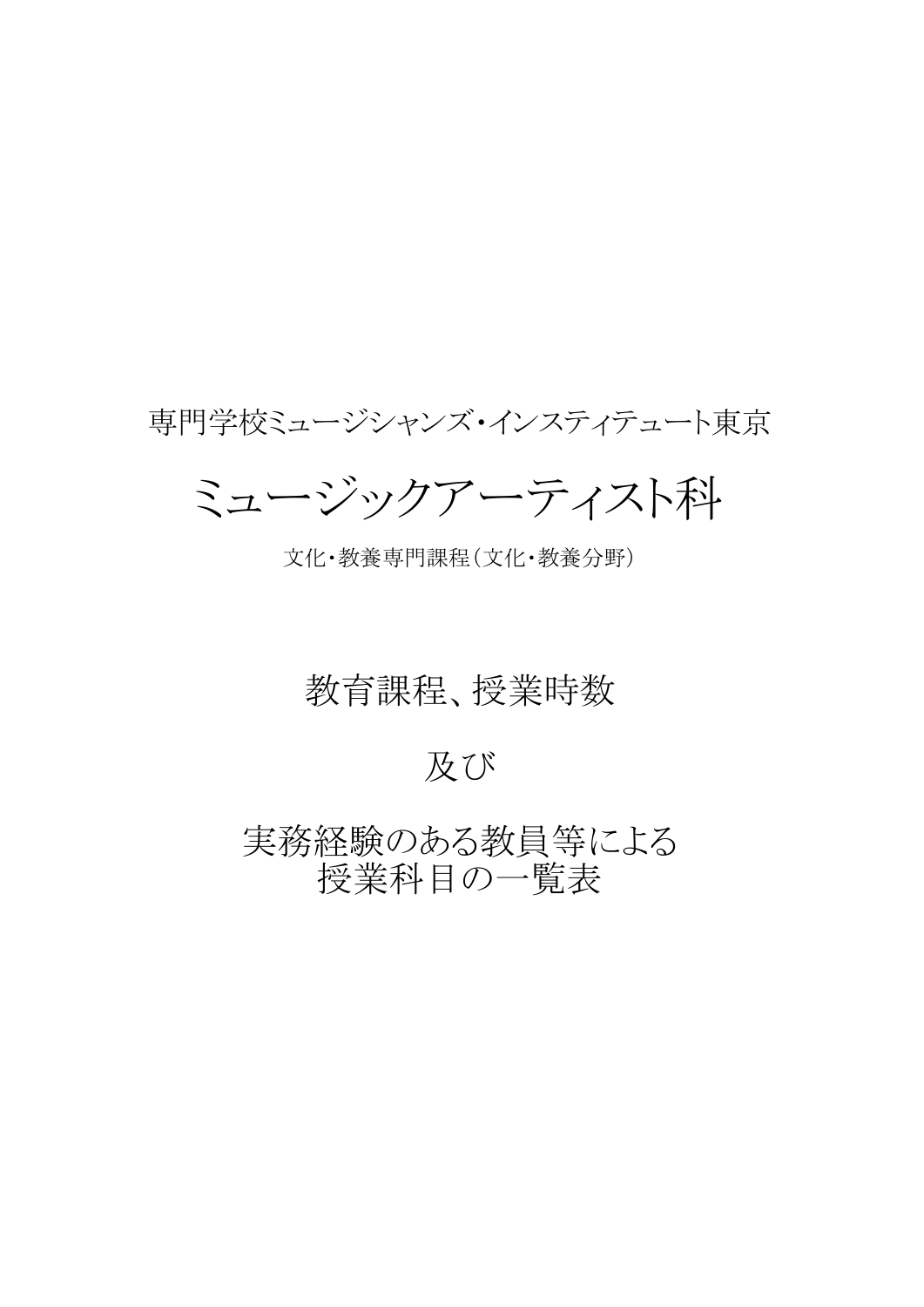| 1単位時間<br>45分           |                                                    |     |          |          |                |                       |                |  |
|------------------------|----------------------------------------------------|-----|----------|----------|----------------|-----------------------|----------------|--|
| ミュージックアーティスト科 (2年制・昼間) |                                                    |     |          |          |                | ギターコース                |                |  |
| 講·実                    | 授業科目                                               | 必·選 | 1年次      | 2年次      | 単位数            | 実務経験のあ<br>る教員等による     | 申請時提出          |  |
| の別                     |                                                    | の別  | 年間授業     | 年間授業     |                | 授業科目                  | シラバス           |  |
|                        |                                                    |     | 時間数      | 時間数      |                |                       |                |  |
| 講義                     | Harmony & Theory I                                 | 必修  | 72       |          | $\overline{4}$ | O                     |                |  |
| 講義                     | Ear Training I                                     | 必修  | 72       |          | $\overline{4}$ | $\bigcirc$            | $\circledcirc$ |  |
| 講義                     | Reading I                                          | 必修  | 72       |          | $\overline{4}$ | $\bigcirc$            |                |  |
| 講義                     | Communication in English/Communication in Japanese | 必修  | 36       |          | $\overline{2}$ | $\bigcirc$            |                |  |
| 講義                     | Music Business                                     | 必修  | 36       |          | $\sqrt{2}$     | $\bigcirc$            |                |  |
| 実習                     | Technique I                                        | 必修  | 72       |          | $\overline{2}$ | $\bigcirc$            |                |  |
| 実習                     | Performance I                                      | 必修  | 144      |          | $\overline{4}$ | $\bigcirc$            | $\circledcirc$ |  |
| 実習                     | Digital Audio Workstation                          | 必修  | 72       |          | $\overline{2}$ | $\bigcirc$            |                |  |
| 実習                     | Keyboard Proficiency                               | 必修  | 72       |          | $\sqrt{2}$     | $\bigcirc$            |                |  |
| 実習                     | Rhythm Reading Workout                             | 必修  | 72       |          | $\overline{2}$ | $\bigcirc$            |                |  |
| 実習                     | Live Playing Workshop I                            | 必修  | 144      |          | $\overline{4}$ | $\bigcirc$            |                |  |
| 実習                     | Guitar Style Selection I                           | 必修  | 72       |          | $\overline{2}$ | $\bigcirc$            |                |  |
| 講義                     | Harmony & Theory II                                | 必修  |          | 72       | $\overline{4}$ | $\bigcirc$            |                |  |
| 講義                     | Ear Training II                                    | 必修  |          | 72       | $\overline{4}$ | $\bigcirc$            |                |  |
| 講義                     | Reading $\Pi$                                      | 必修  |          | 72       | $\overline{4}$ | $\bigcirc$            |                |  |
| 実習                     | Technique II                                       | 必修  |          | 72       | $\overline{2}$ | $\bigcirc$            |                |  |
| 実習                     | Performance II                                     | 必修  |          | 144      | $\overline{4}$ | $\bigcirc$            |                |  |
| 実習                     | Songwriting                                        | 必修  |          | 72       | $\overline{2}$ | $\bigcirc$            |                |  |
| 実習                     | Live Playing Workshop II                           | 必修  |          | 72       | $\sqrt{2}$     | $\bigcirc$            |                |  |
| 実習                     | Guitar Style Selection II                          | 必修  |          | 360      | 12             | $\overline{\bigcirc}$ |                |  |
|                        | 必修科目授業時数                                           |     | 936      | 936      | 1872           | 当該科目数                 | 当該科目数          |  |
| 選択必修科目授業時数             |                                                    |     | $\theta$ | $\Omega$ | $\overline{0}$ | 20                    | $\overline{2}$ |  |
| 選択科目授業時数               |                                                    |     | $\Omega$ | $\Omega$ | $\Omega$       | 当該科目授<br>業時数合計        | 当該科目授<br>業時数合計 |  |
| 卒業に必要な総授業時間数           |                                                    |     | 936      | 936      | 1872           | 1872                  | 216            |  |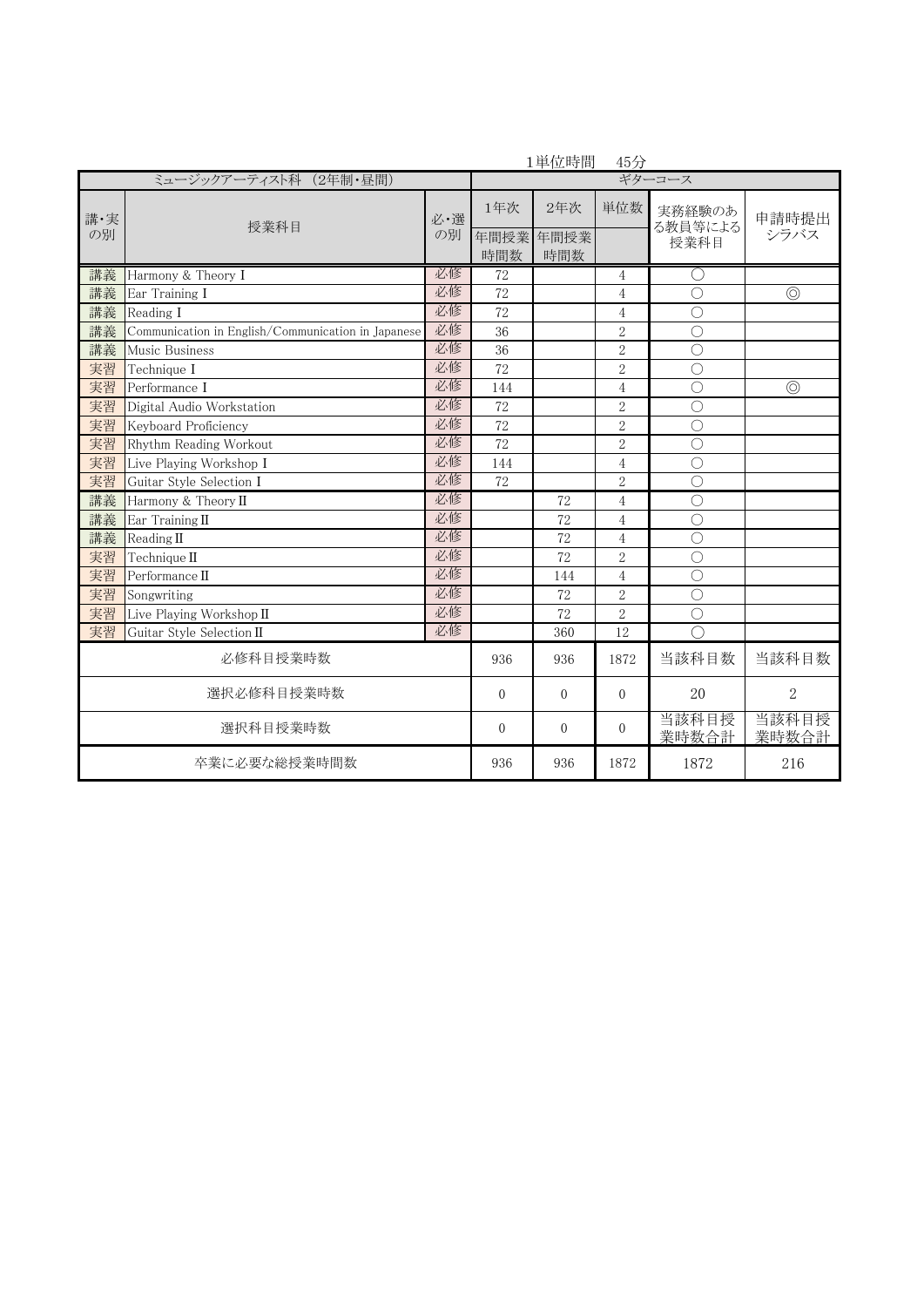|                        |                                                    | 1単位時間<br>45分 |                    |                    |                |                           |                |  |  |
|------------------------|----------------------------------------------------|--------------|--------------------|--------------------|----------------|---------------------------|----------------|--|--|
| ミュージックアーティスト科 (2年制・昼間) |                                                    |              |                    | ベースコース             |                |                           |                |  |  |
| 講·実<br>の別              | 授業科目                                               | 必・選<br>の別    | 1年次<br>年間授業<br>時間数 | 2年次<br>年間授業<br>時間数 | 単位数            | 実務経験のあ<br>る教員等による<br>授業科目 | 申請時提出<br>シラバス  |  |  |
| 講義                     | Harmony & Theory I                                 | 必修           | 72                 |                    | 4              |                           |                |  |  |
| 講義                     | Ear Training I                                     | 必修           | 72                 |                    | $\overline{4}$ | $\bigcap$                 | $\circledcirc$ |  |  |
| 講義                     | Reading I                                          | 必修           | 72                 |                    | $\overline{4}$ | $\bigcirc$                |                |  |  |
| 講義                     | Communication in English/Communication in Japanese | 必修           | 36                 |                    | $\overline{2}$ | O                         |                |  |  |
| 講義                     | Music Business                                     | 必修           | 36                 |                    | $\overline{2}$ | $\bigcirc$                |                |  |  |
| 実習                     | Technique I                                        | 必修           | 72                 |                    | $\overline{2}$ | $\overline{\bigcirc}$     |                |  |  |
| 実習                     | Performance I                                      | 必修           | 144                |                    | $\overline{4}$ | $\overline{C}$            | $\circledcirc$ |  |  |
| 実習                     | Digital Audio Workstation                          | 必修           | 72                 |                    | $\overline{2}$ | $\overline{C}$            |                |  |  |
| 実習                     | Keyboard Proficiency                               | 必修           | $\overline{72}$    |                    | $\overline{2}$ | $\bigcirc$                |                |  |  |
| 実習                     | Rhythm Reading Workout                             | 必修           | 72                 |                    | $\overline{2}$ | $\bigcirc$                |                |  |  |
| 実習                     | Live Playing Workshop I                            | 必修           | 144                |                    | $\overline{4}$ | $\overline{\bigcirc}$     |                |  |  |
| 実習                     | Bass Style Selection I                             | 必修           | 72                 |                    | $\overline{2}$ | $\bigcirc$                |                |  |  |
| 講義                     | Harmony & Theory II                                | 必修           |                    | 72                 | $\overline{4}$ | $\overline{\text{C}}$     |                |  |  |
| 講義                     | Ear Training $\Pi$                                 | 必修           |                    | $\overline{72}$    | $\overline{4}$ | $\subset$                 |                |  |  |
| 講義                     | Reading $\Pi$                                      | 必修           |                    | 72                 | $\overline{4}$ | $\bigcirc$                |                |  |  |
| 実習                     | Technique II                                       | 必修           |                    | 72                 | $\overline{2}$ | $\bigcirc$                |                |  |  |
| 実習                     | Performance II                                     | 必修           |                    | 144                | $\overline{4}$ | $\overline{\bigcirc}$     |                |  |  |
| 実習                     | Songwriting                                        | 必修           |                    | 72                 | $\overline{2}$ | $\mathcal C$              |                |  |  |
| 実習                     | Live Playing Workshop $\Pi$                        | 必修           |                    | 72                 | $\overline{2}$ | $\overline{\bigcirc}$     |                |  |  |
| 実習                     | Bass Style Selection II                            | 必修           |                    | 360                | 12             | $\subset$                 |                |  |  |
| 必修科目授業時数               |                                                    | 936          | 936                | 1872               | 当該科目数          | 当該科目数                     |                |  |  |
| 選択必修科目授業時数             |                                                    | $\Omega$     | $\Omega$           | $\Omega$           | 20             | $\overline{2}$            |                |  |  |
| 選択科目授業時数               |                                                    | $\theta$     | $\theta$           | $\Omega$           | 当該科目授<br>業時数合計 | 当該科目授<br>業時数合計            |                |  |  |
| 卒業に必要な総授業時間数           |                                                    |              | 936                | 936                | 1872           | 1872                      | 216            |  |  |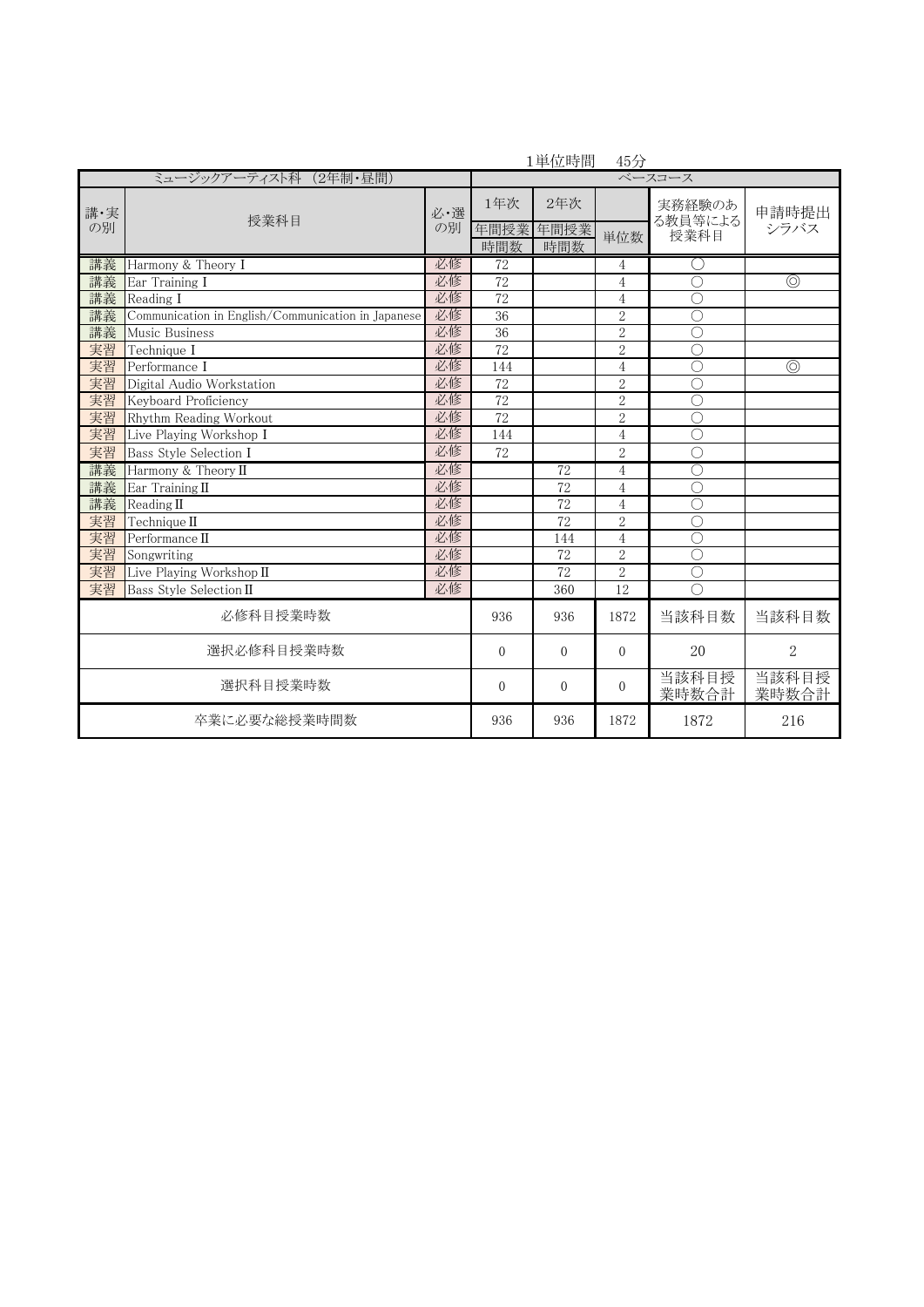|                        |                                                    | 1単位時間     | 45分                |                    |                |                           |                |  |
|------------------------|----------------------------------------------------|-----------|--------------------|--------------------|----------------|---------------------------|----------------|--|
| ミュージックアーティスト科 (2年制・昼間) |                                                    |           |                    | ドラムコース             |                |                           |                |  |
| 講·実<br>の別              | 授業科目                                               | 必·選<br>の別 | 1年次<br>年間授業<br>時間数 | 2年次<br>年間授業<br>時間数 | 単位数            | 実務経験のあ<br>る教員等による<br>授業科目 | 申請時提出<br>シラバス  |  |
| 講義                     | Harmony & Theory I                                 | 必修        | 72                 |                    | 4              |                           |                |  |
| 講義                     | Ear Training I                                     | 必修        | $\overline{72}$    |                    | $\overline{4}$ | $\bigcirc$                | $\circledcirc$ |  |
| 講義                     | Reading I                                          | 必修        | 72                 |                    | $\overline{4}$ | $\overline{\bigcirc}$     |                |  |
| 講義                     | Communication in English/Communication in Japanese | 必修        | 36                 |                    | $\overline{2}$ | $\bigcirc$                |                |  |
| 講義                     | Music Business                                     | 必修        | 36                 |                    | $\overline{2}$ | $\bigcirc$                |                |  |
| 実習                     | Technique I                                        | 必修        | $\overline{72}$    |                    | $\overline{2}$ | $\overline{\bigcirc}$     |                |  |
| 実習                     | Performance I                                      | 必修        | 144                |                    | $\overline{4}$ | $\bigcirc$                | $\circledcirc$ |  |
| 実習                     | Digital Audio Workstation                          | 必修        | 72                 |                    | $\overline{2}$ | $\bigcirc$                |                |  |
| 実習                     | Keyboard Proficiency                               | 必修        | $\overline{72}$    |                    | $\overline{2}$ | $\bigcirc$                |                |  |
| 実習                     | Rhythm Reading Workout                             | 必修        | $\overline{72}$    |                    | $\sqrt{2}$     | $\overline{C}$            |                |  |
| 実習                     | Live Playing Workshop I                            | 必修        | 144                |                    | 4              | $\overline{\bigcirc}$     |                |  |
| 実習                     | Drum Style Selection I                             | 必修        | 72                 |                    | $\overline{2}$ | $\bigcirc$                |                |  |
| 講義                     | Harmony & Theory II                                | 必修        |                    | 72                 | $\overline{4}$ | $\bigcirc$                |                |  |
| 講義                     | Ear Training II                                    | 必修        |                    | 72                 | $\overline{4}$ | $\bigcirc$                |                |  |
| 講義                     | Reading $\Pi$                                      | 必修        |                    | 72                 | $\overline{4}$ | $\bigcirc$                |                |  |
| 実習                     | Technique II                                       | 必修        |                    | 72                 | $\overline{2}$ | $\overline{C}$            |                |  |
| 実習                     | Performance $\Pi$                                  | 必修        |                    | 144                | 4              | $\bigcirc$                |                |  |
| 実習                     | Songwriting                                        | 必修        |                    | 72                 | $\overline{2}$ | $\bigcirc$                |                |  |
| 実習                     | Live Playing Workshop $\Pi$                        | 必修        |                    | 72                 | $\overline{2}$ | $\bigcirc$                |                |  |
| 実習                     | Drum Style Selection II                            | 必修        |                    | 360                | 12             | $\bigcap$                 |                |  |
| 必修科目授業時数               |                                                    | 936       | 936                | 1872               | 当該科目数          | 当該科目数                     |                |  |
| 選択必修科目授業時数             |                                                    |           | $\Omega$           | $\Omega$           | $\theta$       | 20                        | $\overline{2}$ |  |
| 選択科目授業時数               |                                                    | $\Omega$  | $\theta$           | $\theta$           | 当該科目授<br>業時数合計 | 当該科目授<br>業時数合計            |                |  |
| 卒業に必要な総授業時間数           |                                                    |           | 936                | 936                | 1872           | 1872                      | 216            |  |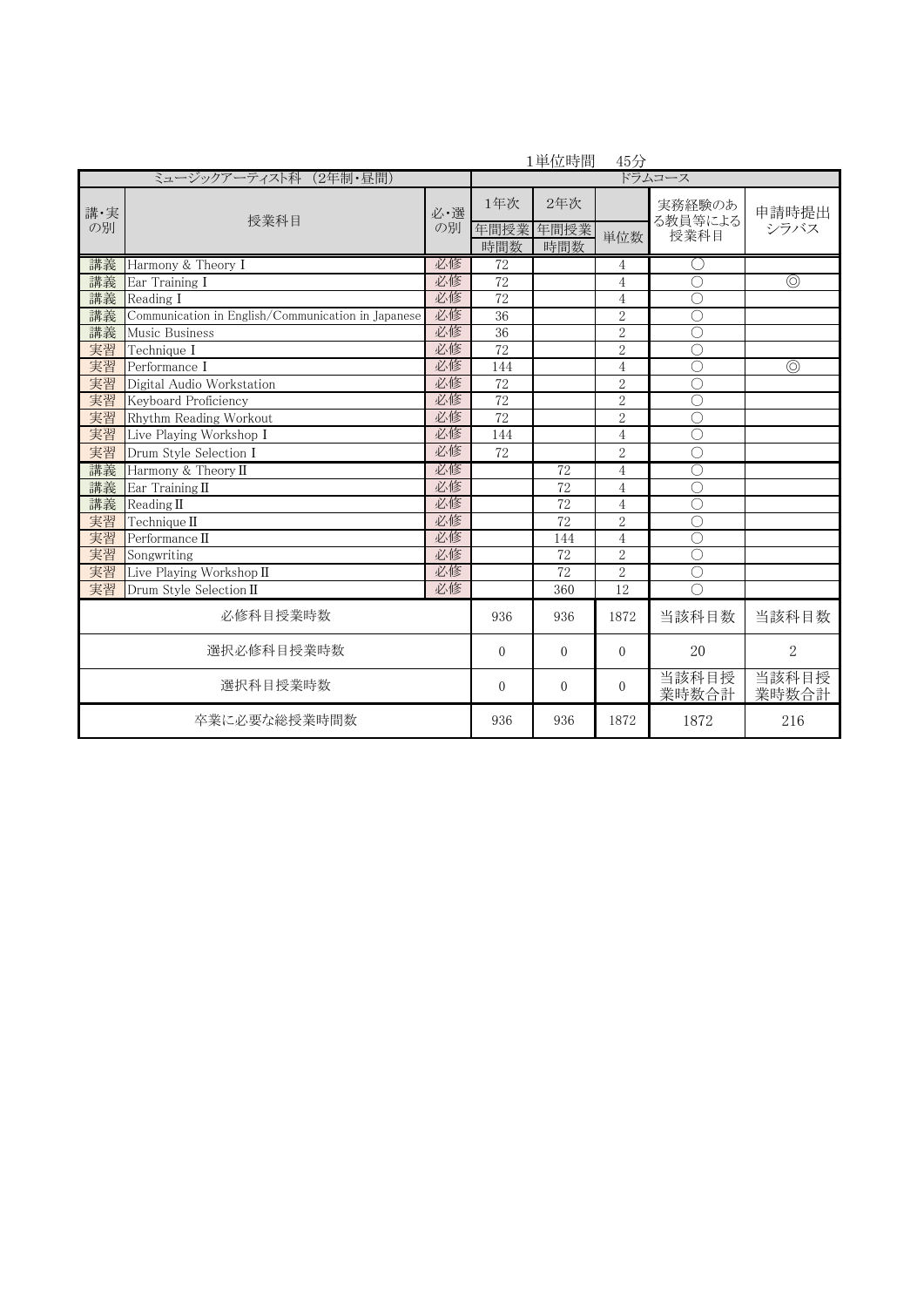|                        |                                                    |          | 1里位時間       | 45/         |                |                       |                |  |  |
|------------------------|----------------------------------------------------|----------|-------------|-------------|----------------|-----------------------|----------------|--|--|
| ミュージックアーティスト科 (2年制・昼間) |                                                    |          |             | ヴォーカルコース    |                |                       |                |  |  |
| 講·実                    |                                                    | 必·選      | 1年次         | 2年次         |                | 実務経験のあ<br>る教員等による     | 申請時提出          |  |  |
| の別                     | 授業科目                                               | の別       | 年間授業<br>時間数 | 年間授業<br>時間数 | 単位数            | 授業科目                  | シラバス           |  |  |
| 講義                     | Harmony & Theory I                                 | 必修       | 72          |             | 4              | $(\ )$                |                |  |  |
| 講義                     | Ear Training I                                     | 必修       | 72          |             | $\overline{4}$ | C                     | $\circledcirc$ |  |  |
| 講義                     | Sight Singing I                                    | 必修       | 72          |             | $\overline{4}$ | O                     | $\circledcirc$ |  |  |
| 講義                     | Communication in English/Communication in Japanese | 必修       | 36          |             | $\overline{2}$ | $\overline{\text{C}}$ |                |  |  |
| 講義                     | Music Business                                     | 必修       | 36          |             | $\sqrt{2}$     | $\overline{\bigcirc}$ |                |  |  |
| 実習                     | Technique I                                        | 必修       | 72          |             | $\sqrt{2}$     | $\overline{\text{C}}$ |                |  |  |
| 実習                     | Performance I                                      | 必修       | 72          |             | $\sqrt{2}$     | $\bigcirc$            | $\circledcirc$ |  |  |
| 実習                     | Digital Audio Workstation                          | 必修       | 72          |             | $\overline{2}$ | $\bigcirc$            |                |  |  |
| 実習                     | Keyboard Proficiency I                             | 必修       | 72          |             | $\sqrt{2}$     | $\overline{C}$        |                |  |  |
| 実習                     | Rhythm Reading Workout                             | 必修       | 72          |             | $\overline{2}$ | $\mathcal C$          |                |  |  |
| 実習                     | Live Playing Workshop I                            | 必修       | 144         |             | $\overline{4}$ | $\bigcirc$            |                |  |  |
| 実習                     | Vocal Style Selection I                            | 必修       | 144         |             | $\overline{4}$ | $\overline{\bigcirc}$ |                |  |  |
| 講義                     | Harmony & Theory II                                | 必修       |             | 72          | $\overline{4}$ | O                     |                |  |  |
| 講義                     | Ear Training II                                    | 必修       |             | 72          | 4              | $\circ$               |                |  |  |
| 講義                     | Sight Singing II                                   | 必修       |             | 72          | $\overline{4}$ | $\overline{\bigcirc}$ |                |  |  |
| 実習                     | Technique II                                       | 必修       |             | 72          | $\overline{2}$ | $\mathcal C$          |                |  |  |
| 実習                     | Performance II                                     | 必修       |             | 72          | $\overline{2}$ | $\bigcirc$            |                |  |  |
| 実習                     | Songwriting                                        | 必修       |             | 72          | $\overline{2}$ | $\overline{\bigcirc}$ |                |  |  |
| 実習                     | Keyboard Proficiency II                            | 必修       |             | 72          | $\overline{2}$ | $\overline{\bigcirc}$ |                |  |  |
| 実習                     | Live Playing Workshop II                           | 必修       |             | 72          | $\overline{2}$ | $\circ$               |                |  |  |
| 実習                     | Vocal Style Selection II                           | 必修       |             | 360         | 12             | C                     |                |  |  |
|                        | 必修科目授業時数                                           |          | 936         | 936         | 1872           | 当該科目数                 | 当該科目数          |  |  |
| 選択必修科目授業時数             |                                                    | $\theta$ | $\Omega$    | $\Omega$    | 21             | 3                     |                |  |  |
| 選択科目授業時数               |                                                    | $\Omega$ | $\Omega$    | $\Omega$    | 当該科目授<br>業時数合計 | 当該科目授<br>業時数合計        |                |  |  |
|                        | 卒業に必要な総授業時間数                                       |          | 936         | 936         | 1872           | 1872                  | 180            |  |  |

1単位時間 45分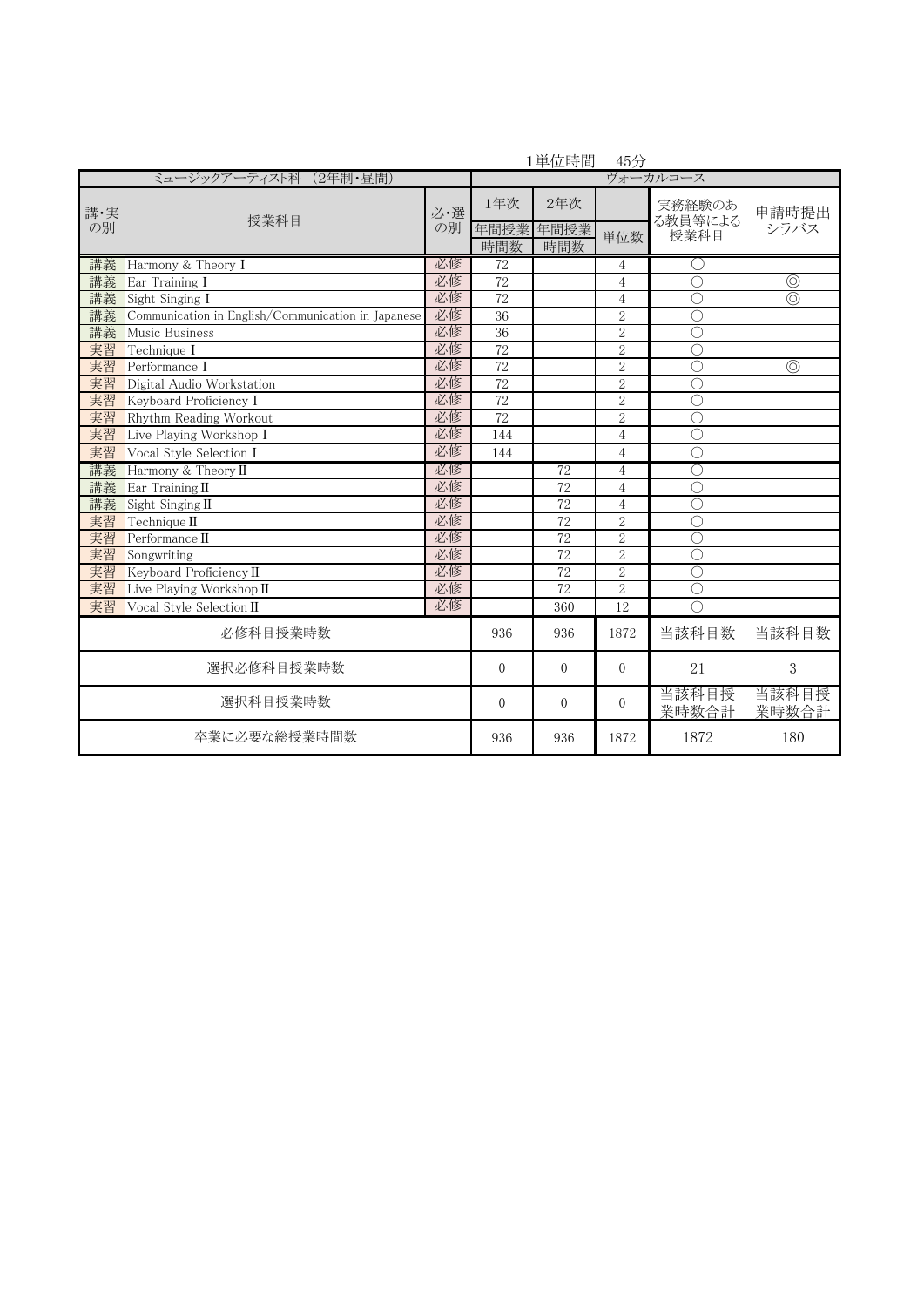|                        |                                                    | 1単位時間<br>- 45分 |                    |                    |                |                           |                |  |  |
|------------------------|----------------------------------------------------|----------------|--------------------|--------------------|----------------|---------------------------|----------------|--|--|
| ミュージックアーティスト科 (2年制・昼間) |                                                    |                |                    | サウンドクリエイターコース      |                |                           |                |  |  |
| 講·実<br>の別              | 授業科目                                               | 必・選<br>の別      | 1年次<br>年間授業<br>時間数 | 2年次<br>年間授業<br>時間数 | 単位数            | 実務経験のあ<br>る教員等による<br>授業科目 | 申請時提出<br>シラバス  |  |  |
| 講義                     | Harmony & Theory I                                 | 必修             | $\overline{72}$    |                    | 4              | ()                        |                |  |  |
| 講義                     | Ear Training I                                     | 必修             | 72                 |                    | $\overline{4}$ | $\subset$                 |                |  |  |
| 講義                     | Song Analysis/Song Writing                         | 必修             | 72                 |                    | 4              | $\overline{C}$            |                |  |  |
| 講義                     | Communication in English/Communication in Japanese | 必修             | 72                 |                    | 4              | $\subset$                 |                |  |  |
| 講義                     | Music Business                                     | 必修             | 72                 |                    | 4              | $\overline{C}$            | $\circledcirc$ |  |  |
| 実習                     | Pro Tools 101&110                                  | 必修             | 72                 |                    | $\overline{2}$ | C                         | $\circledcirc$ |  |  |
| 実習                     | Live Sound Production                              | 必修             | 72                 |                    | $\sqrt{2}$     | $\overline{C}$            |                |  |  |
| 実習                     | Computer Recording I                               | 必修             | 72                 |                    | $\overline{2}$ | $\overline{C}$            |                |  |  |
| 実習                     | Studio Recording                                   | 必修             | 72                 |                    | $\sqrt{2}$     | $\overline{C}$            | $\circledcirc$ |  |  |
| 実習                     | Keyboard Proficiency                               | 必修             | 72                 |                    | $\overline{2}$ | $\overline{C}$            |                |  |  |
| 実習                     | Project Advising I                                 | 必修             | 72                 |                    | $\overline{2}$ | $\overline{\bigcirc}$     |                |  |  |
| 実習                     | Live Playing Workshop I                            | 必修             | 72                 |                    | $\sqrt{2}$     | $\overline{\bigcirc}$     |                |  |  |
| 実習                     | Sound Creator Style Selection I                    | 必修             | 72                 |                    | $\overline{2}$ | $\bigcirc$                |                |  |  |
| 講義                     | Harmony & Theory II                                | 必修             |                    | 72                 | $\overline{4}$ | $\bigcap$                 |                |  |  |
| 講義                     | Ear Training II                                    | 必修             |                    | 72                 | $\overline{4}$ | $\subset$                 |                |  |  |
| 実習                     | Computer Recording II                              | 必修             |                    | 72                 | $\overline{2}$ | $\bigcap$                 |                |  |  |
| 実習                     | Studio Workshop                                    | 必修             |                    | 72                 | $\overline{2}$ | $\bigcirc$                |                |  |  |
| 実習                     | Song Writing                                       | 必修             |                    | 72                 | $\overline{2}$ | $\bigcap$                 |                |  |  |
| 実習                     | Project Advising II                                | 必修             |                    | 72                 | $\overline{2}$ | $\bigcirc$                |                |  |  |
| 実習                     | Music Production                                   | 必修             |                    | 144                | $\overline{4}$ | $\overline{\bigcirc}$     |                |  |  |
| 実習                     | Live Playing Workshop II                           | 必修             |                    | 72                 | $\overline{2}$ | $\mathcal C$              |                |  |  |
| 実習                     | Sound Style Selection II                           | 必修             |                    | 288                | 9              | $\bigcap$                 |                |  |  |
|                        | 必修科目授業時数                                           |                | 936                | 936                | 1872           | 当該科目数                     | 当該科目数          |  |  |
| 選択必修科目授業時数             |                                                    |                | $\Omega$           | $\Omega$           | $\Omega$       | 22                        | 3              |  |  |
| 選択科目授業時数               |                                                    |                | $\Omega$           | $\Omega$           | $\Omega$       | 当該科目授<br>業時数合計            | 当該科目授<br>業時数合計 |  |  |
| 卒業に必要な総授業時間数           |                                                    |                | 936                | 936                | 1872           | 1872                      | 216            |  |  |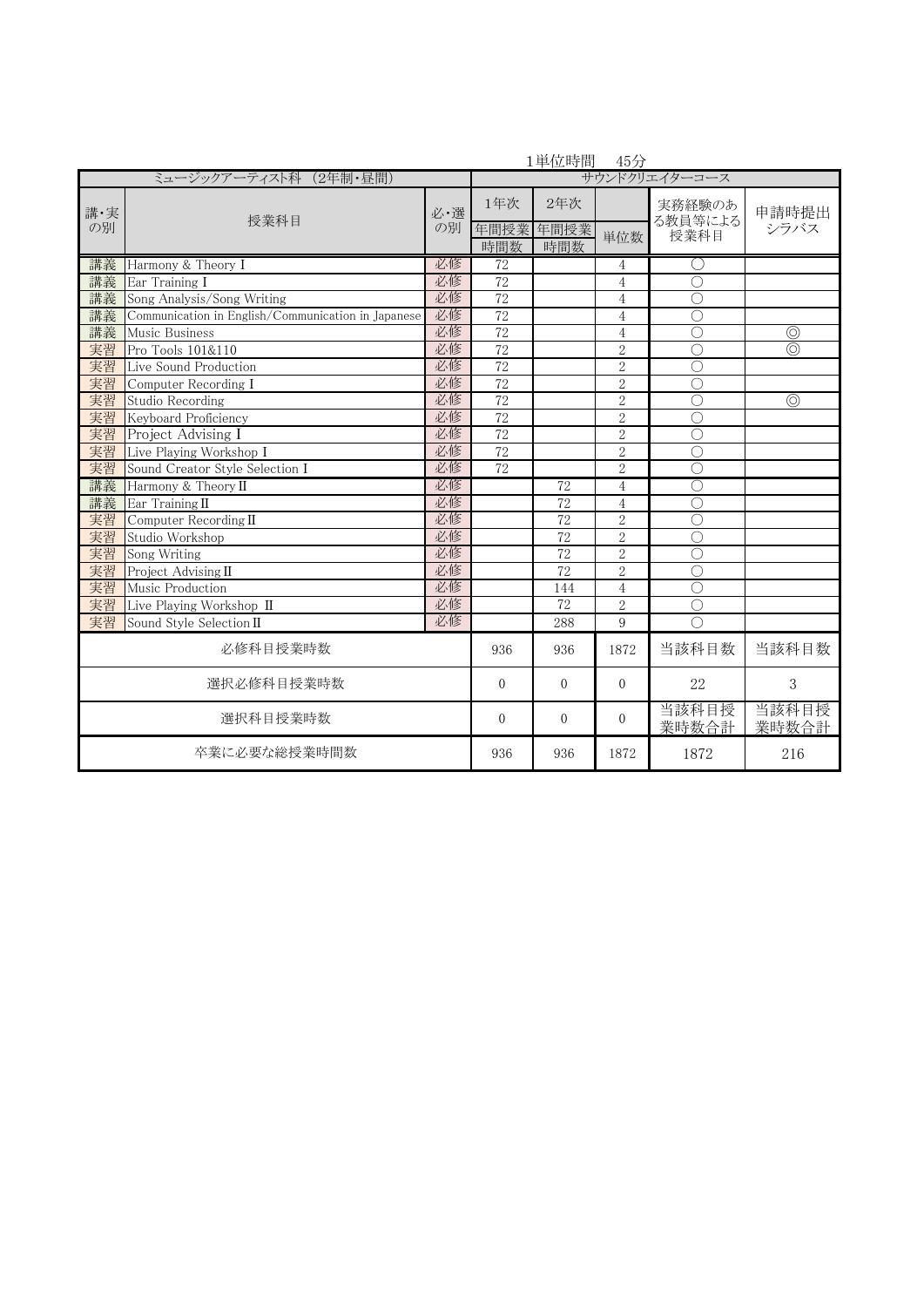## 専門学校ミュージシャンズ・インスティテュート東京

# ミュージックアーティスト研究科

#### 文化・教養専門課程(文化・教養分野)

### 教育課程、授業時数

### 及び

実務経験のある教員等による 授業科目の一覧表